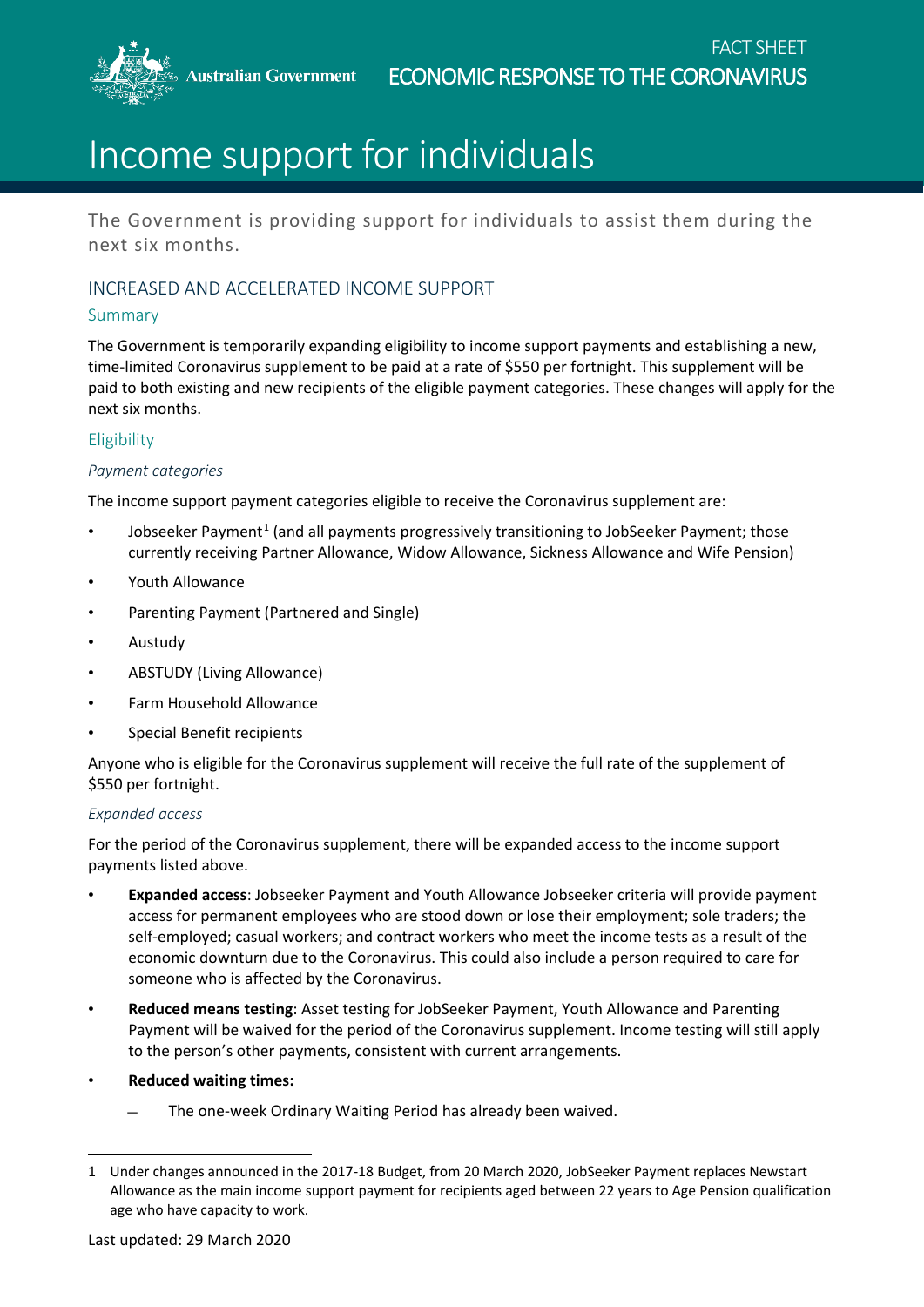- To further accelerate access to payments, the Liquid Asset test Waiting Period (LAWP) and the Seasonal Work Preclusion Period (SWPP) will also be waived for recipients eligible for the Coronavirus supplement.
	- People currently serving a LAWP will no longer need to serve that waiting period.
- The Newly Arrived Residents Waiting Period (NARWP) will be temporarily waived for recipients eligible for the Coronavirus supplement. When the Coronavirus supplement ceases, those people that were serving a NARWP will continue to serve the remainder of their waiting period, though the time the person was receiving the Coronavirus supplement will count towards their NARWP. Residency requirements still apply.
- All income testing, Income Maintenance Periods and Compensation Preclusion Periods will continue to apply.

People will not be permitted to access, and will need to declare that they are not accessing, employer entitlements (such as annual leave and/or sick leave) or Income Protection Insurance, at the same time as receiving Jobseeker Payment and Youth Allowance Jobseeker under these arrangements.

From 20 March 2020, Sickness Allowance was closed to new entrants and was replaced by the JobSeeker Payment. This does not mean that people who previously may have been eligible for Sickness Allowance are now unable to access income support. JobSeeker Payment better accommodates individual circumstances, including assisting people who are sick or bereaved.

#### Faster claim process

**Accelerated claim process**: To ensure timely access to payments, new applicants are encouraged to claim online. If applicants do not have internet access, they can claim over the phone.

- From April 2020, Services Australia will allow new applicants to call to verify their identity to reduce the need to visit a Services Australia office.
- To claim online, people who do not already deal with Services Australia will need to set up their myGov account, call to verify their identity, and get a link to their Centrelink online account.
- Applicants for Jobseeker Payment and Youth Allowance Jobseeker will:
	- Make an initial declaration about their identity, residency status, income and that they have been made redundant, or had their hours reduced (including to zero) as a result of the Coronavirus.
	- In the case of sole traders and the self-employed, applicants will make a declaration that their business has been suspended or had turnover reduced significantly.
- Applicants may also declare the amount of rent they pay in this declaration to qualify for Rent Assistance.
- Services Australia has effective measures in place to detect those seeking to defraud the social security system. Anyone fraudulently claiming a payment will need to pay the money back and may face legal action.

**Streamlined application process:** A number of simplified arrangements will be put in place to make it easier to claim, including *removing* the requirements for:

- Employment Separation Certificates, proof of rental arrangements and verification of relationship status;
- JobSeeker Classification Instrument assessment for those people who have recently left jobs, recognising they are job ready; and
- Jobseekers to make an appointment with an employment service provider before they can be paid.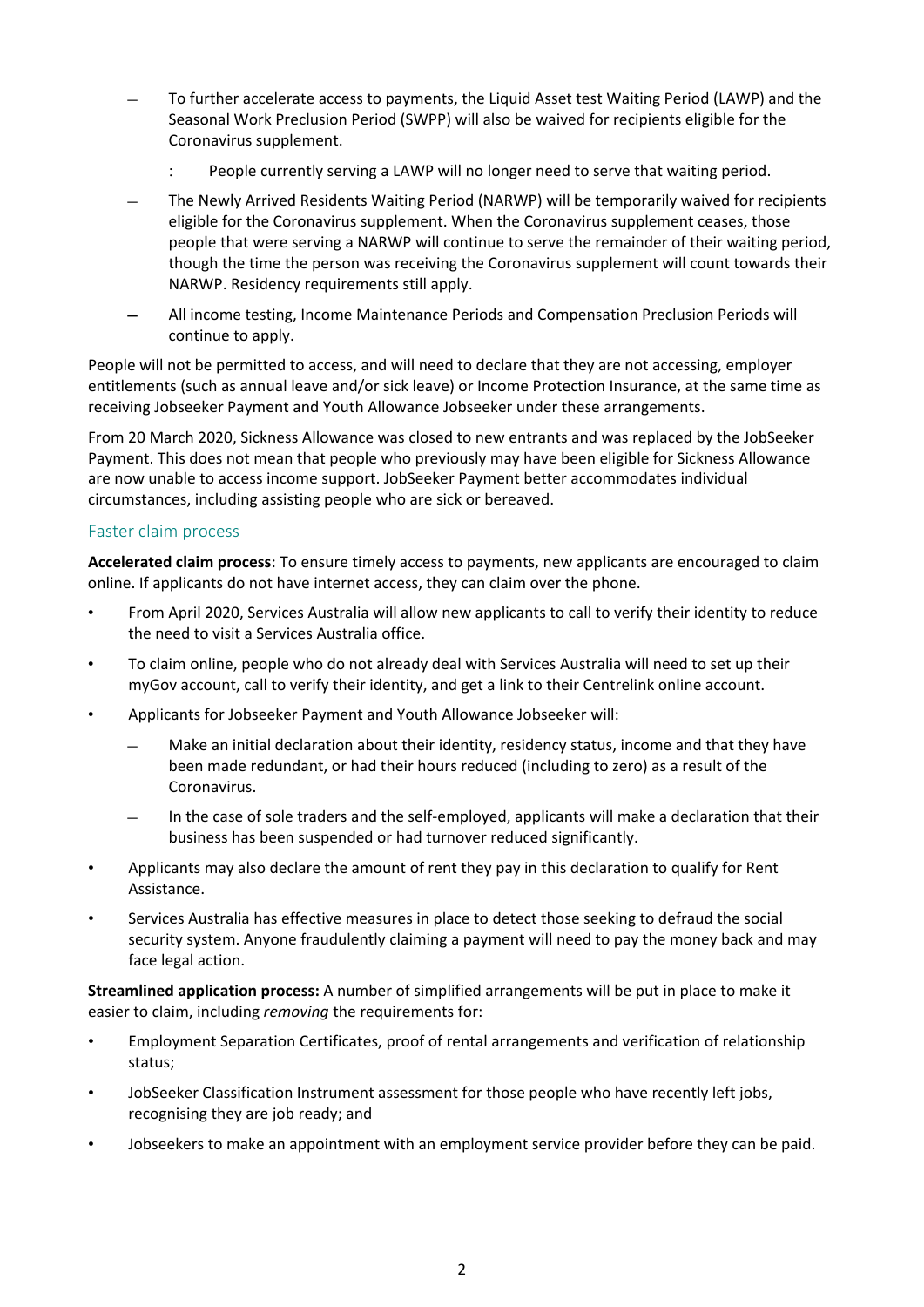## Flexible jobseeking arrangements

Those receiving Jobseeker Payment have an obligation to actively look for work or build their skills, but the Government is making sure this can be done **flexibly and safely**.

- Jobseekers who have caring responsibilities, or who need to self-isolate, are able to seek an exemption from their mutual obligation requirements without the need for medical evidence.
- Activities can be rescheduled if the jobseeker is unable to attend as a result of the Coronavirus. Job Plans will be adjusted to a default requirement of four job searches a month (or one a week).

**Mutual obligations can be tailored for each individual** to suit not only their needs but also the needs of the community. In some circumstances, jobseekers can undertake training or volunteer within their community to meet their mutual obligation requirements.

Sole traders that become eligible for the Jobseeker Payment will automatically meet their mutual obligation requirements during this period by continuing to develop and sustain their business.

**Jobseekers are encouraged to stay job ready**, connected to their employment services provider and up to date on potential job opportunities in their local area.

These changes ensure that jobseekers can reliably access income support, safely look for work, fill critical vacancies as they emerge, develop their skills and job preparedness, contribute to their community and help the economy to bounce back stronger.

#### Timing

The Coronavirus supplement will commence from 27 April 2020.

Expanded access for payments and faster claims processing will commence from 25 March 2020.

#### **Example**

Leonie is in her mid-30s, with two dependent children aged 10 and 12 and works as a telephone consultant for a travel agency. The Coronavirus has caused the travel agency where she works to close for a six month period, and resulted in Leonie's hours being reduced to zero. Leonie will be eligible to apply for JobSeeker Payment and the Coronavirus supplement under the new streamlined process.

Leonie can apply online and make a declaration about her identity, residency status, income and that her hours have been reduced to zero as a result of the Coronavirus.

Leonie is eligible for Jobseeker Payment and will receive \$1,171.50 per fortnight, comprising:

- JobSeeker Payment single, with dependent child rate of \$612.00 per fortnight; *plus*
- Energy supplement of \$9.50 per fortnight; *plus*
- Coronavirus supplement of \$550 per fortnight.

Leonie will also receive Family Tax Benefit Part A and Part B of \$483 a fortnight.

Having recently left employment, Leonie is already job ready.

An employment service provider will look to match Leonie's skills with available opportunities (for example, in another call centre) so Leonie's skills can be used in another industry and Leonie can get another job quickly.